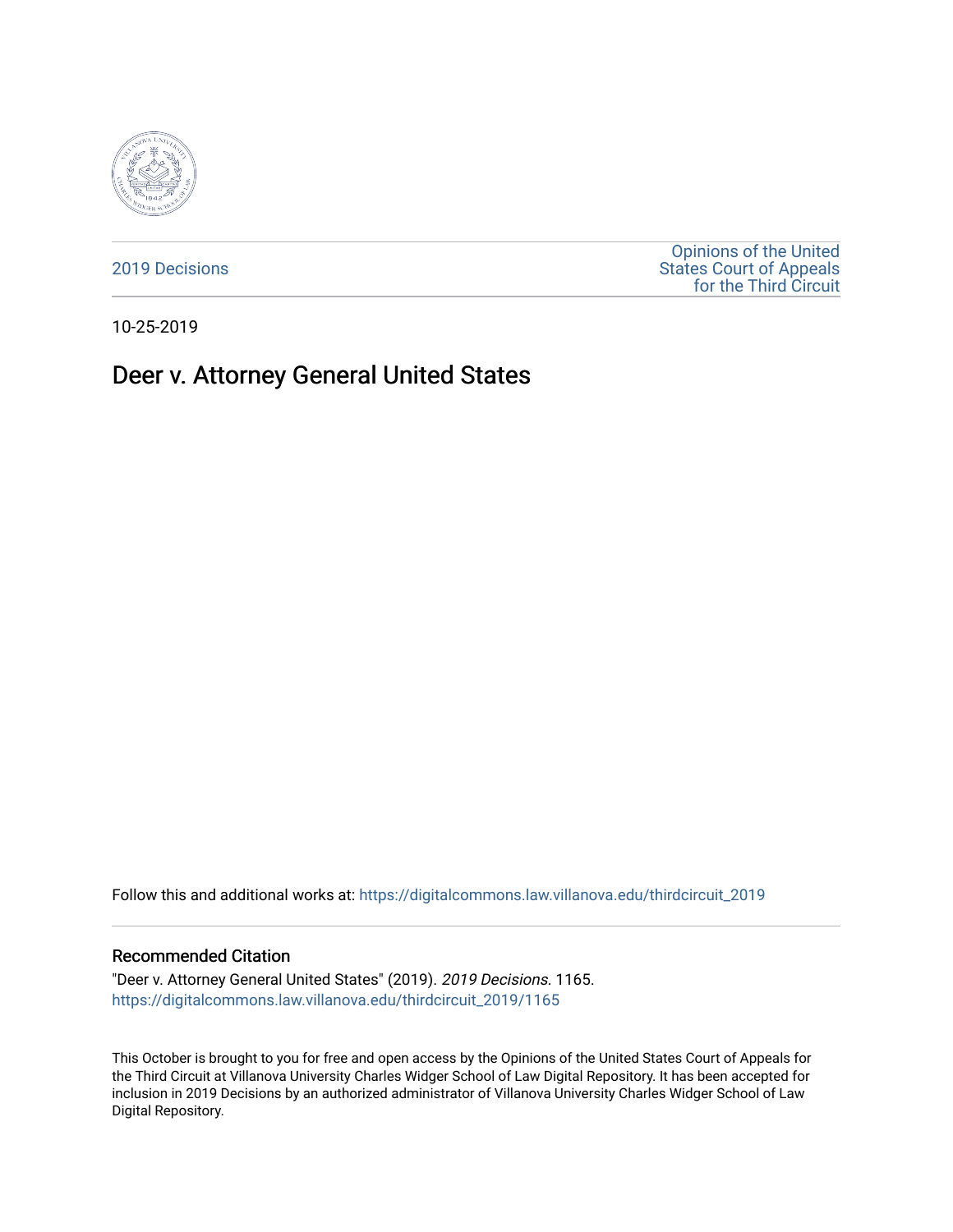#### **NOT PRECEDENTIAL**

## UNITED STATES COURT OF APPEALS FOR THE THIRD CIRCUIT

 $\mathcal{L}=\mathcal{L}=\mathcal{L}$ 

No. 17-2034 \_\_\_\_\_\_\_\_\_\_\_

## GLENROY ALPHONSO DEER, Petitioner

v.

#### ATTORNEY GENERAL UNITED STATES OF AMERICA

\_\_\_\_\_\_\_\_\_\_\_\_\_\_\_\_\_\_\_\_\_\_\_\_\_\_\_\_\_\_\_\_\_\_\_\_

On Petition for Review of an Order of the Board of Immigration Appeals (Agency No. A038-574-604) Immigration Judge: Honorable Daniel A. Morris

\_\_\_\_\_\_\_\_\_\_\_\_\_\_\_\_\_\_\_\_\_\_\_\_\_\_\_\_\_\_\_\_\_\_\_\_

Submitted Pursuant to Third Circuit LAR 34.1(a) October 23, 2019 Before: KRAUSE, MATEY, and COWEN, Circuit Judges

> (Opinion filed: October 25, 2019) \_\_\_\_\_\_\_\_\_\_\_

> > OPINION\* \_\_\_\_\_\_\_\_\_\_\_

PER CURIAM

 <sup>\*</sup> This disposition is not an opinion of the full Court and pursuant to I.O.P. 5.7 does not constitute binding precedent.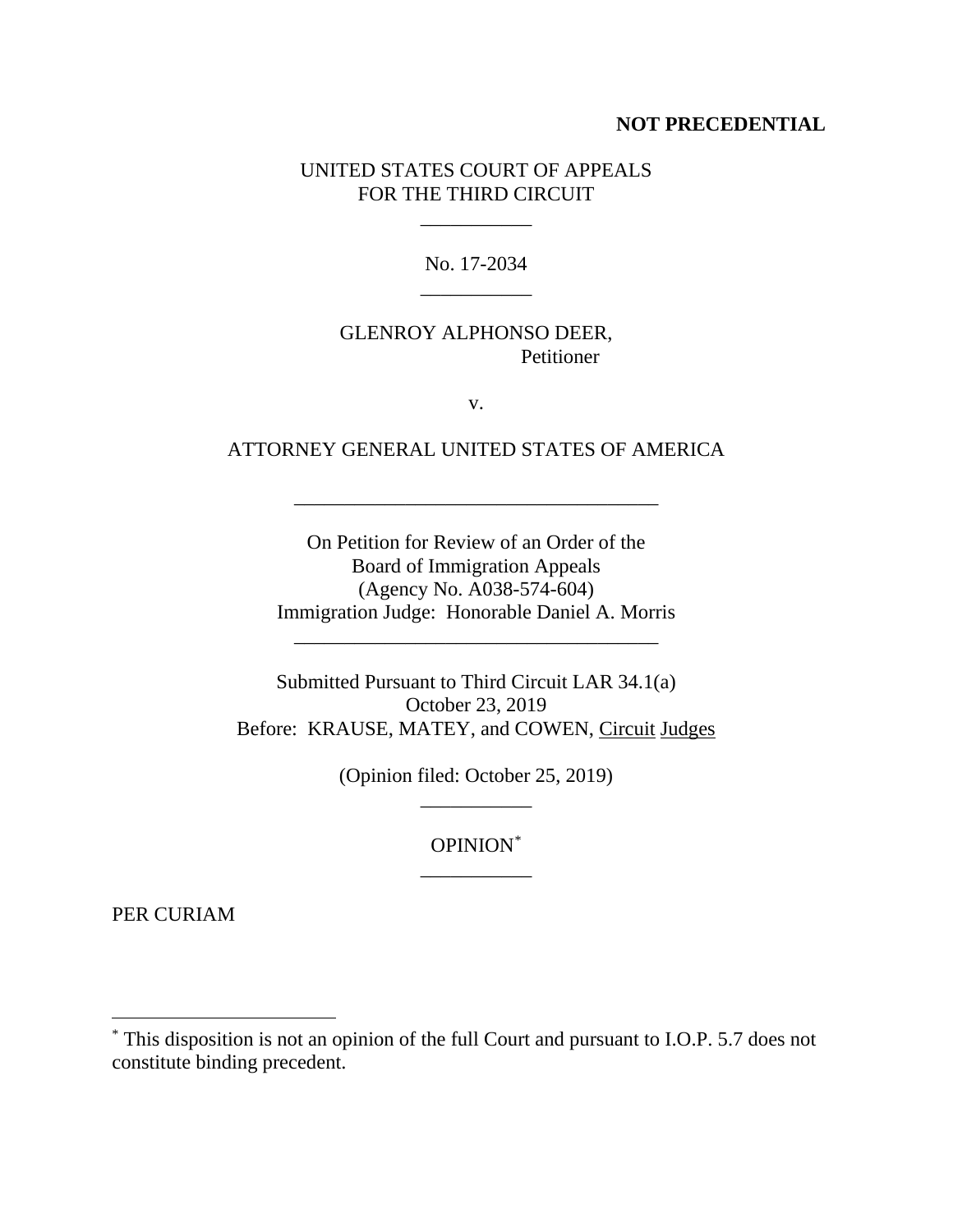Glenroy Alphonso Deer, a citizen of Jamaica who is proceeding pro se, petitions for review of two orders issued by the Board of Immigration Appeals (BIA). For the following reasons, we will deny the petition for review in part and dismiss it in part.

Deer was admitted to the United States as an immigrant in 1984, but he was deported in 1993 for having been convicted in New Jersey state court of a controlled substance violation and a firearms offense.<sup>1</sup> See 8 U.S.C. § 1251(a)(2)(B)(i) (recodified as 8 U.S.C. § 1227(a)(2)(B)(i)) & § 1251(a)(2)(C) (recodified as 8 U.S.C.

§ 1227(a)(2)(C)). Deer illegally reentered the United States and, in 2013, the Department of Homeland Security reinstated the prior order of deportation. Deer filed a motion to reopen with the BIA, claiming that he received ineffective assistance of counsel during the initial deportation proceedings. The BIA denied the motion as untimely, concluded that Deer had not met the procedural requirements of In re Lozada, 19 I. & N. Dec. 637 (BIA 1988), and found that Deer had not acted diligently or established prejudice. It therefore refused to exercise its authority to reopen sua sponte.

Deer next filed a motion to reconsider, which the BIA denied on February 26, 2016. The Board stated that Deer's "motion persuades of no error in [the previous] determination that [Deer] did not establish a claim of ineffective assistance of counsel, nor did he warrant sua sponte reopening." With respect to Deer's submission of evidence

<sup>&</sup>lt;sup>1</sup> In 1987, Deer was convicted in New Jersey state court of possession with intent to distribute a controlled substance. See N.J.S.A. § 24:21-19a(1). Two years later, he was convicted in the same court of unlawful possession of a handgun, see N.J.S.A. § 2C:39- 5b, and possession of weapon for an unlawful purpose, see N.J.S.A. § 2C:39-4a.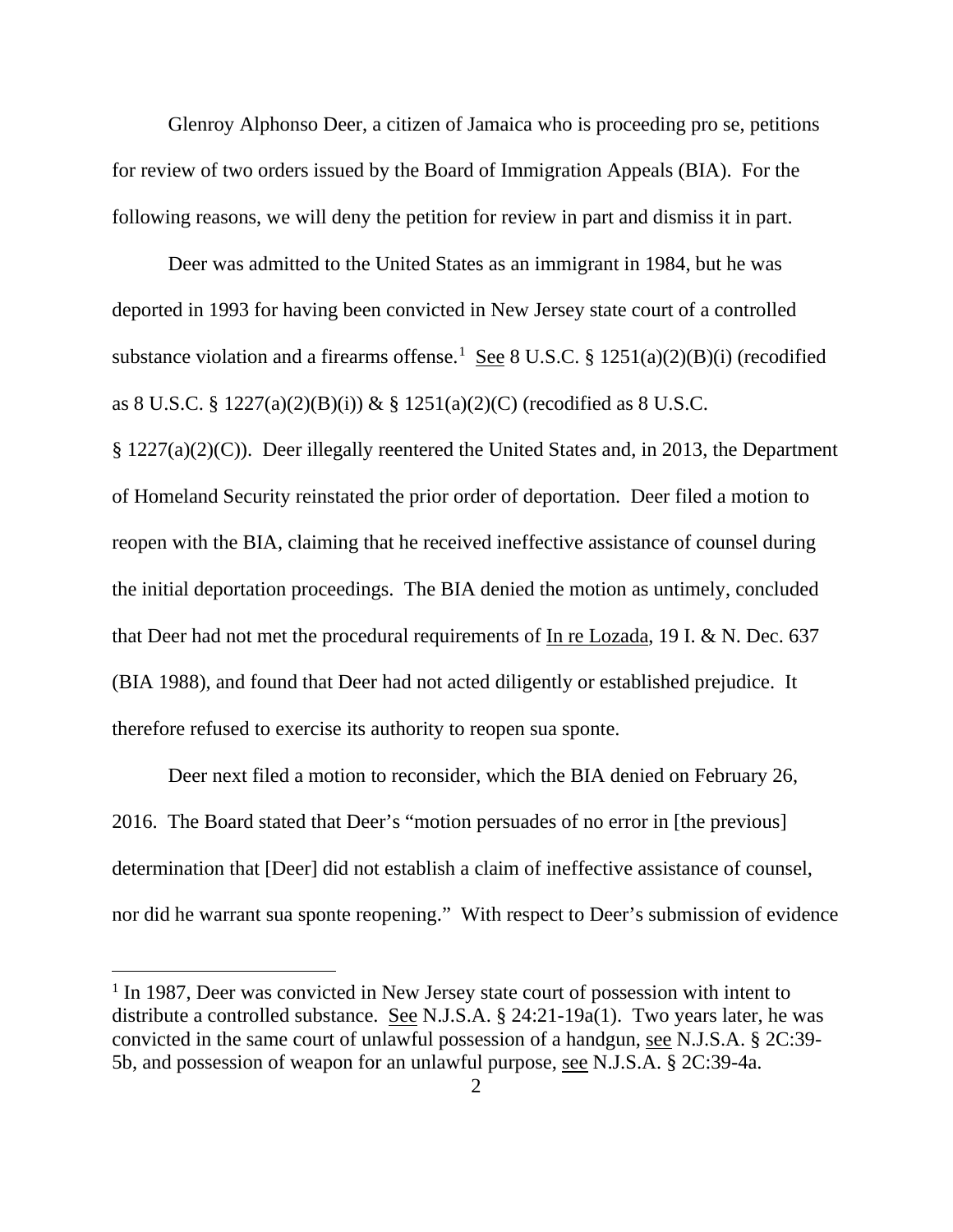to establish that he had since complied with the Lozada requirements, the BIA concluded that a motion to reconsider was not a proper vehicle for introducing evidence and that, in any event, the evidence did not affect the determination that reopening was not warranted.

Meanwhile, Deer expressed a fear of returning to Jamaica. Accordingly, his case was referred to an Immigration Judge for "withholding only" proceedings. See 8 C.F.R. § 1208.31(e). Deer testified in support of his claims. The Immigration Judge determined that Deer was ineligible for asylum because he was subject to a reinstated order of deportation, see 8 C.F.R. §  $1208.31(g)(2)(i)$ , and for withholding of removal because his firearms conviction under § 2C:39-4a constituted a particularly serious crime, see INA § 241(b)(3)(B)(ii). But the IJ granted Deer's application for deferral of removal under the Convention Against Torture based on his claim that he will be tortured in Jamaica because of his sexual orientation. Deer appealed, arguing that, under Alaka v. Attorney General, 456 F.3d 88, 105 (3d Cir. 2006), his firearms conviction could not be considered a particularly serious crime because it is not an aggravated felony. On April 12, 2017, the Board dismissed the appeal, specifically declining to follow Alaka. Instead, the Board applied its contrary holding in In re N-A-M-, where it held that an alien's crime need not be an aggravated felony to be considered a particularly serious crime. 24 I. & N. Dec. 336, 337 (BIA 2007). The Board further agreed with the IJ that § 2C:39-4a "inherently involves risk of injury to others," that Deer "pulled out the gun, as opposed to [his claim that] it [fell] out of his waistband," and that Deer was convicted by a jury and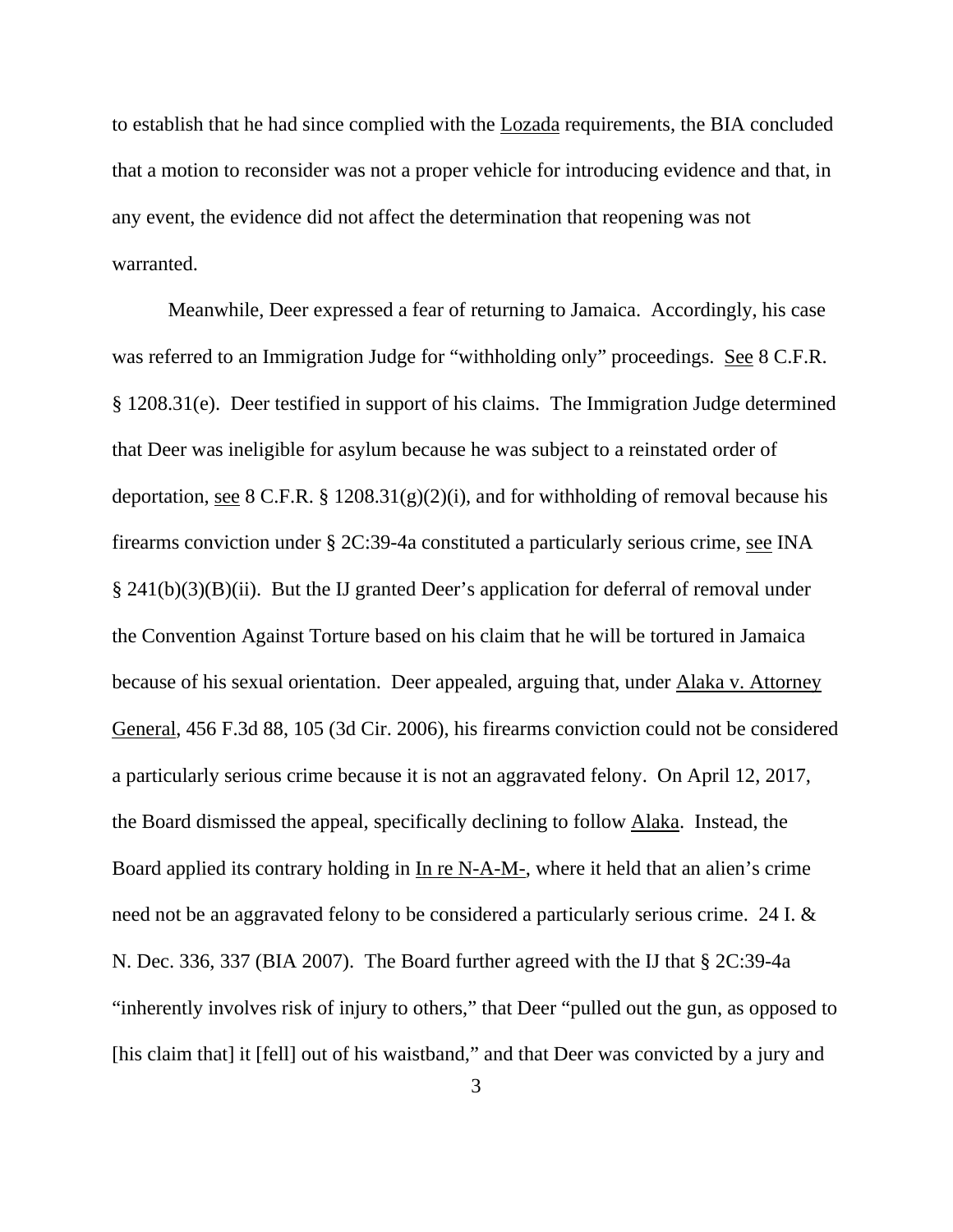received a significant sentence of seven years of imprisonment. Because the IJ "was correct in ruling that [Deer] has not shown that he was not convicted of a particularly serious crime," the BIA affirmed the denial of withholding of removal. $2$ 

Deer filed a petition for review of the February 26, 2016 order denying his motion for reconsideration<sup>3</sup> and of the April 12, 2017 order denying withholding of removal.<sup>4</sup> Under 8 U.S.C. § 1252(a)(1), we have jurisdiction to review final orders of removal, including the denial of a motion for reconsideration.<sup>5</sup> See Vakker v. Att'y Gen., 519 F.3d

<sup>2</sup> The Board did not disturb the IJ's conclusion that Deer was eligible for CAT protection.

<sup>4</sup> Deer has also filed a "Motion to Grant Nunc Pro Tunc Relief or to Remand in Light of Matter of Abdelghany," 26 I. & N. Dec. 254 (BIA 2014), arguing that he is eligible for a waiver of inadmissibility under former 8 U.S.C. § 1182(c). That motion is denied. We lack authority to grant relief under § 1182(c), and Deer has failed to demonstrate that a remand is warranted.

<sup>5</sup> The fact that Deer seeks review of an order denying reconsideration of a motion to reopen a reinstated removal order does not affect our jurisdiction. See Dinnall v. Gonzales, 421 F.3d 247, 251 n.6 (3d Cir. 2005) (stating that "[b]ecause an order reinstating a prior removal order is 'the functional equivalent of a final order of removal,' . . . we have jurisdiction to hear Dinnall's petition." (internal citation omitted)). But we lack jurisdiction to the extent that Deer challenges the original deportation order, the reinstated removal order, or the Board's denial of the motion to reopen. See 8 U.S.C. § 1252(b)(1) (providing that a petition for review must be filed within 30 days of entry of

<sup>&</sup>lt;sup>3</sup> Deer filed an earlier petition for review of the order denying his motion for reconsideration, but we dismissed it for lack of jurisdiction on the basis that the "withholding only" proceedings rendered the underlying removal order nonfinal. We stated, however, that the dismissal was without prejudice to Deer "raising any issues concerning the Board's February 26, 2016 order, if necessary, in a timely petition for review following completion of the Immigration Judge's withholding-only proceedings, and any appeal therefrom." Deer v. Att'y Gen., C.A. No. 16-1738 (order entered Nov. 14, 2016).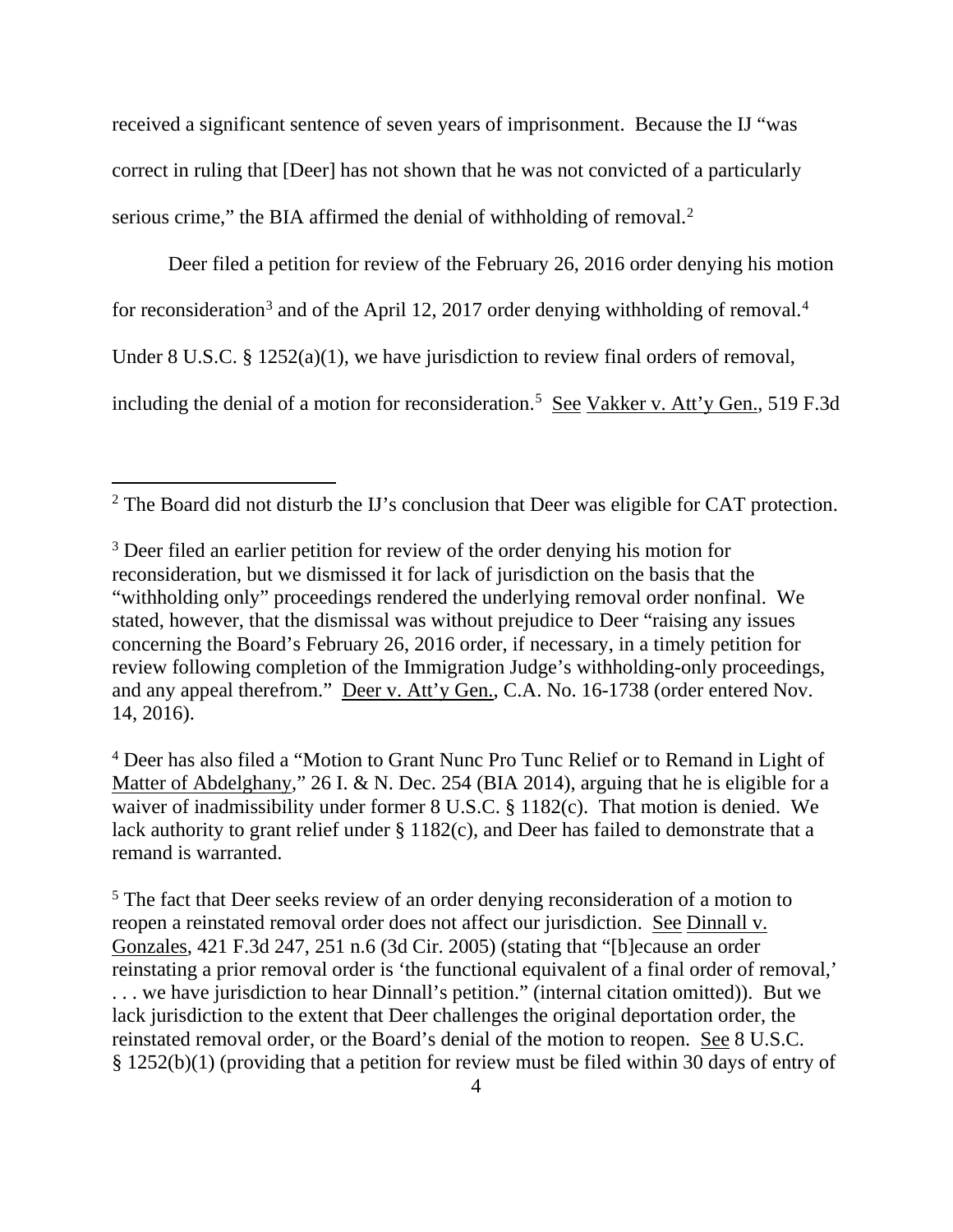143, 147 (3d Cir. 2008). But we generally do not have jurisdiction to review final orders of removal against aliens, like Deer, who are removable for having committed an offense covered in § 1227(a)(2)(B) or § 1227(a)(2)(C). See 8 U.S.C. § 1252(a)(2)(C). Nevertheless, we may review "constitutional claims or questions of law" raised in a petition for review. 8 U.S.C. § 1252(a)(2)(D); Papageorgiou v. Gonzales, 413 F.3d 356, 358 (3d Cir. 2005).

Deer challenges the denial of his motion for reconsideration on the ground that the Board erred in refusing to consider evidence of his compliance with Lozada, which requires that an alien alleging attorney ineffectiveness (1) support his claim with an affidavit attesting to the relevant facts; (2) inform former counsel of the allegations and provide former counsel with a chance to respond; and (3) either file a disciplinary complaint against former counsel or explain why he has not done so. See Rranci v. Att'y Gen., 540 F.3d 165, 172 (3d Cir. 2008) (noting that this Court has "essentially adopted" Lozada). In particular, Deer asserts that Federal Rules of Civil Procedure 59(e) required the Board to accept the Lozada evidence as a supplement to his motion to reopen. This legal claim lacks merit. The Federal Rules of Civil Procedure do not apply in removal proceedings. See Poole v. Mukasey, 522 F.3d 259, 263 (2d Cir. 2008). Furthermore, new evidence should be submitted in a motion to reopen, not a motion for reconsideration. See 8 C.F.R.  $\S$  1003.2(b)(1), (c)(1) (indicating that a motion to reopen

 $\overline{a}$ 

a challenged order); McAllister v. Att'y Gen., 444 F.3d 178, 185 (3d Cir. 2006) (holding that the time limit for filing a petition for review is mandatory and jurisdictional).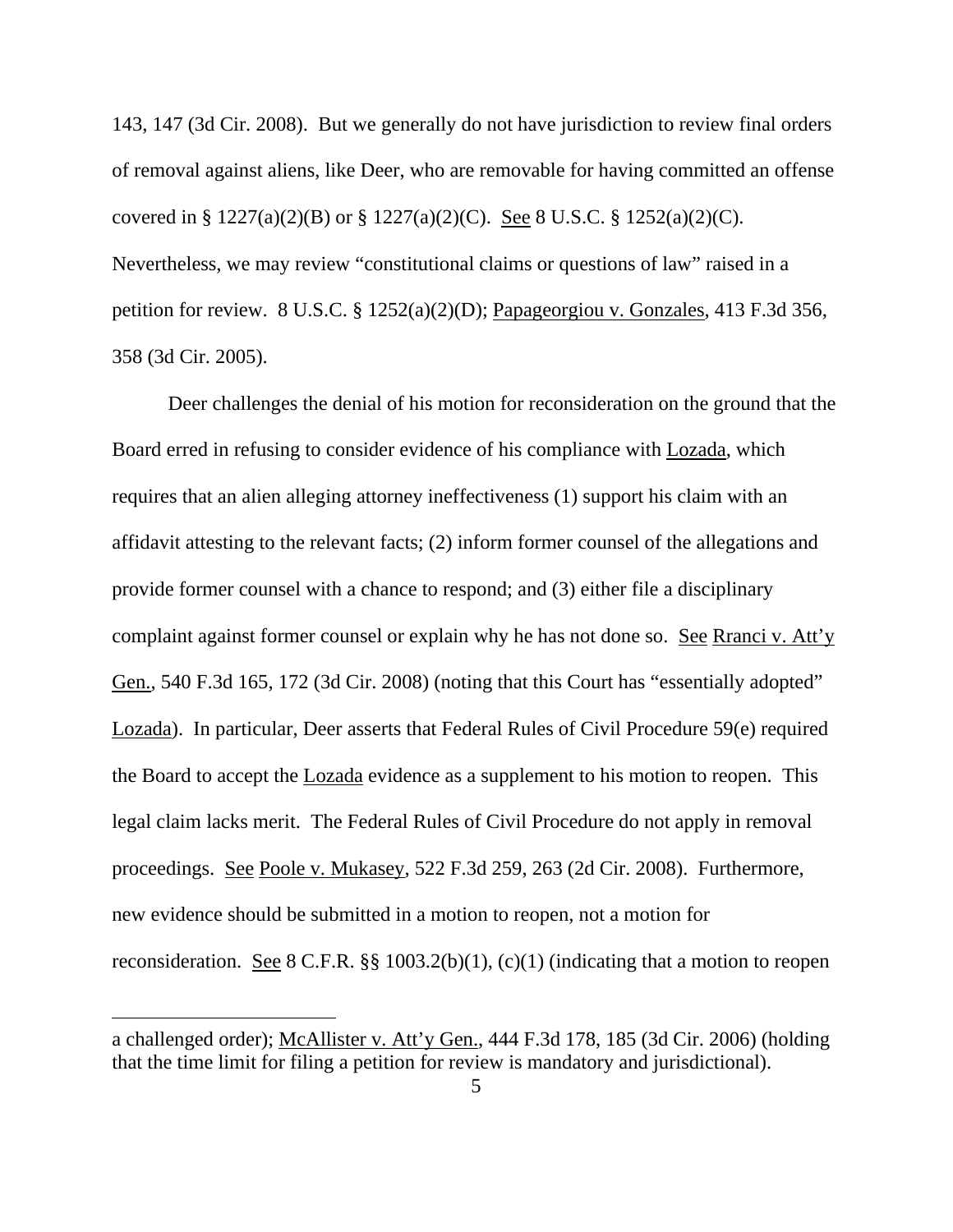"shall state the new facts," while a motion for reconsideration must "specify[] the errors of fact or law" in a prior Board decision). In any event, the Board did consider the Lozada evidence but concluded that it did not affect its earlier determination that reopening was not warranted. This conclusion was proper given that Deer failed to demonstrate that he acted diligently in pursuing his ineffectiveness claim. See Mahmood v. Gonzales, 427 F.3d 248, 252-53 (3d Cir. 2005). Therefore, the BIA's denial of Deer's motion for reconsideration was not arbitrary, irrational, or contrary to the law. See Guo v. Ashcroft, 386 F.3d 556, 562 (3d Cir. 2004).

Deer also challenges the Board's conclusion that he was ineligible for withholding of removal because his firearms conviction under § 2C:39-4a constituted a particularly serious crime. See § 1231(b)(3)(B)(ii) (providing that an alien who has been convicted of a "particularly serious crime" is ineligible for withholding of removal). In Alaka v. Attorney General, we held that an offense must be an aggravated felony to constitute a particularly serious crime. 456 F.3d 88, 105 (3d Cir. 2006). Here, however, the Board relied on its contrary holding in In re N-A-M-, that an offense need not be an aggravated felony to be a particularly serious crime.<sup>6</sup> 24 I. & N. Dec. at 337. Moreover, we recently overruled Alaka, stating that "particularly serious crime" as used in the withholding of removal statute includes but is not limited to aggravated felonies. Bastardo-Vale v. Att'y Gen., 934 F.3d 255, 266-67 (3d Cir. 2019) (en banc). Therefore, Deer's reliance on

<sup>&</sup>lt;sup>6</sup> Neither the IJ nor the Board determined whether Deer's firearms conviction was an aggravated felony.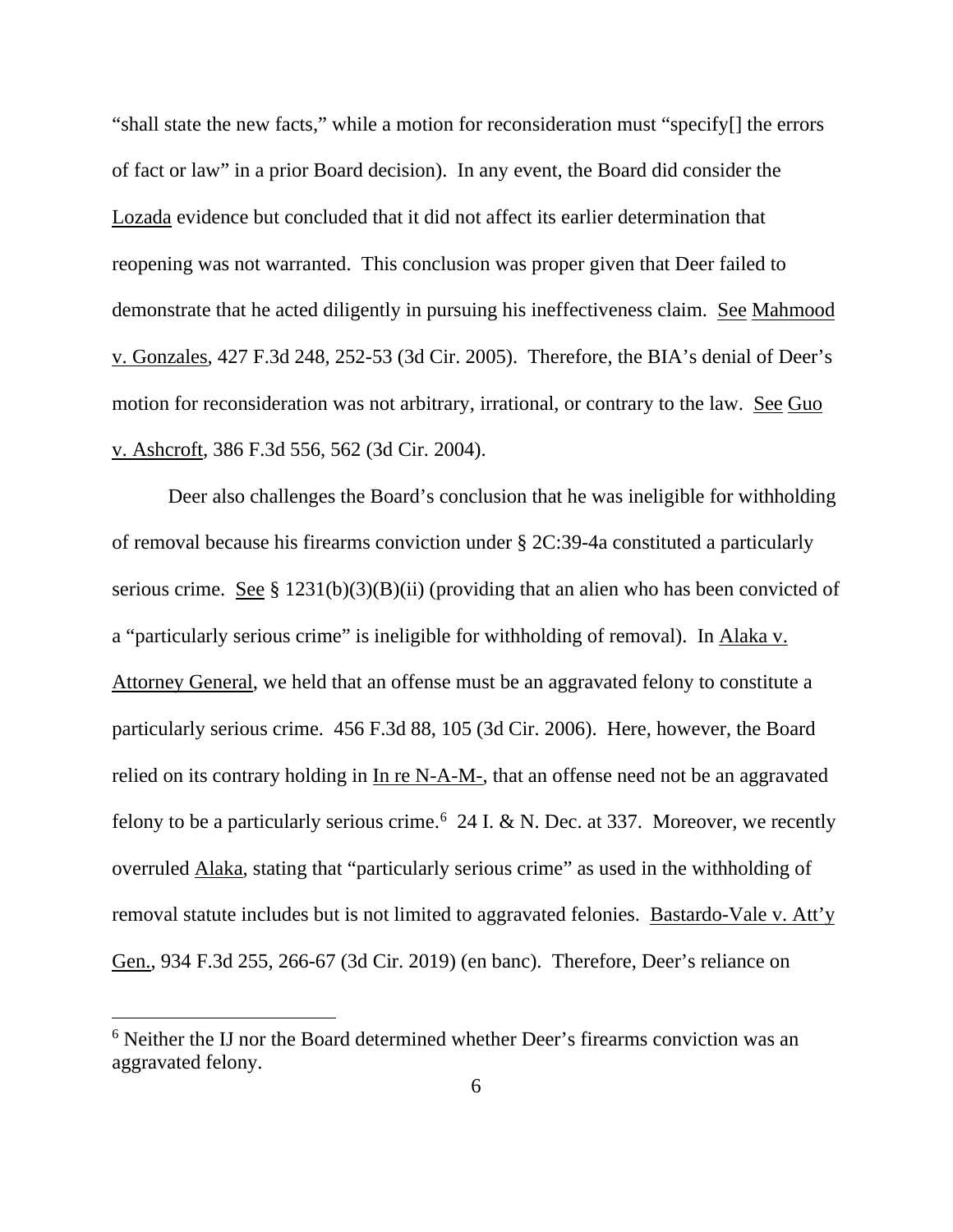Alaka is no longer tenable.

Deer also argues that the IJ violated his due process rights by sua sponte raising the particularly serious crime issue. But the IJ was permitted to invoke a potential mandatory bar to Deer's eligibility for relief. See 8 C.F.R. § 1240.8(d) (providing that "[i]f the evidence indicates that one or more of the grounds for mandatory denial of the application for relief may apply, the alien shall have the burden of proving by a preponderance of the evidence that such grounds do not apply"). Notably, the IJ permitted Deer to testify about the facts and circumstances of the firearms offense, see In re N-A-M-, 24 I. & N. Dec. at 342 (holding that such considerations are appropriate when making a particularly serious crime determination), and there is no indication that the IJ was biased or partial. See Wang v. Att'y Gen., 423 F.3d 260, 268-69 (3d Cir. 2005).

Finally, Deer asserts that the Board misapprehended the facts in concluding that his conviction for possession of a weapon for an unlawful purpose was a particularly serious crime. At the evidentiary hearing, Deer made inconsistent statements about what he did with the gun. He claims that the Board should have resolved that inconsistency in his favor, crediting his testimony that he merely wanted to show the gun to a friend when it fell out of his waistband, rather than his later assertion that he had threatened another person with the gun. This claim, however, is essentially a challenge to the weight that the Board assigned to the evidence, which does not raise a constitutional claim or question of

7